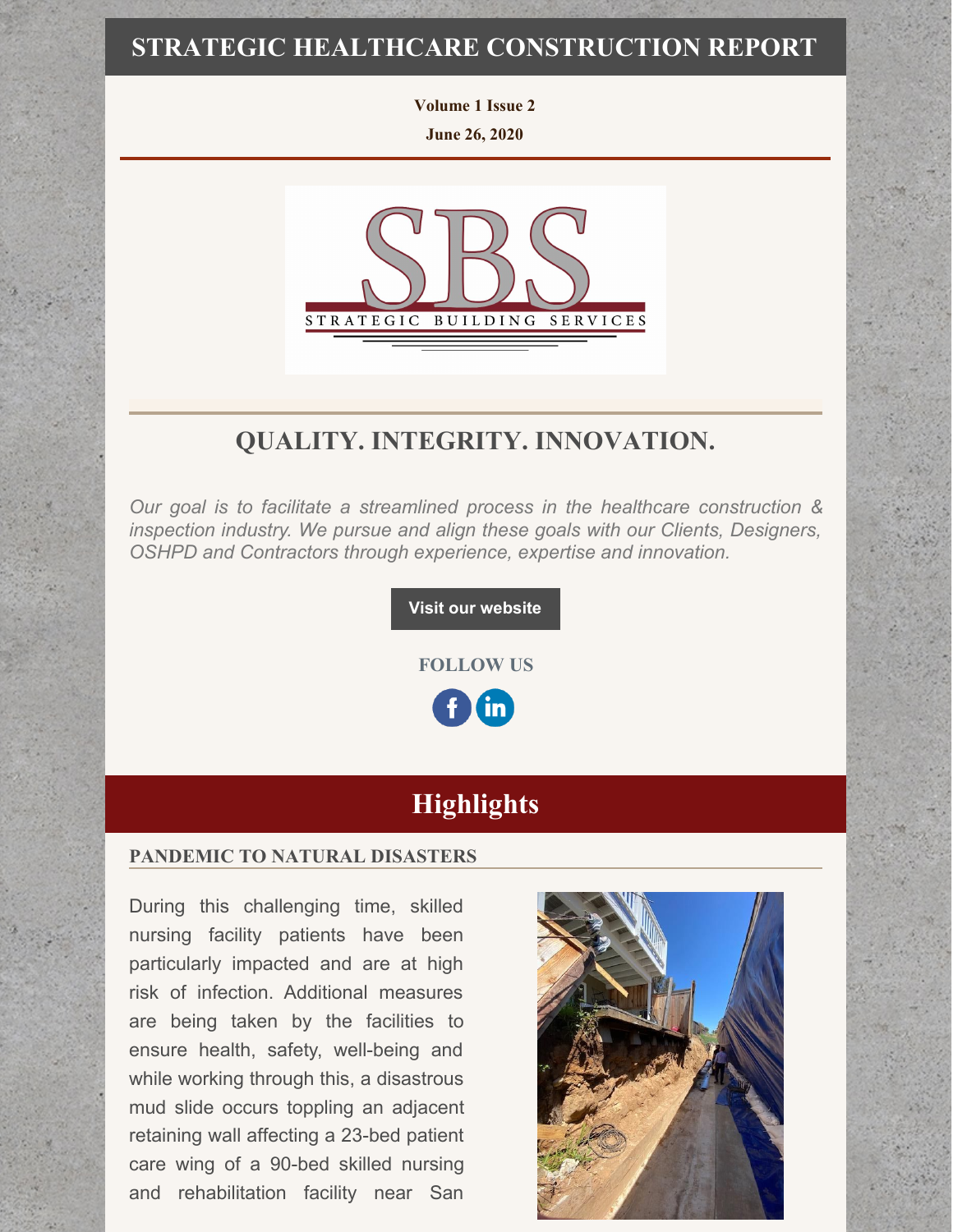Diego, CA. Methods to mitigate the issue were immediately put in place and thankfully no patients or staff were hurt. The facility has hired ALA Architects to design, The Stahl Companies to manage and SBS to inspect the emergency repairs. To learn more about how to proceed with OSHPD on the emergency repair process, see below and contact your Regional Compliance Officer (RCO) for specific requirements.



**Click here for the OSHPD [emergency](https://www.cshe.org/common/uploaded files/conferences/sca 2019/coleman.pdf) project process**

## **New Collaborations**



#### **ANTELOPE VALLEY HOSPITAL**

We are pleased to announce that SBS has been awarded the Inspector of Record Services for the 7,200 S.F. Prefabricated Emergency Department Expansion Project for Antelope Valley Hospital. This unique OSHPD project will be completely fabricated in South Whitley, Indiana by Whitley Manufacturing. We are looking forward to working with AVH, RAD Technology Medical Systems, Mascari Warner Dinh Architects, and C&S Engineers. This will be RAD's first modular OSHPD project. We are starting preconstruction meetings in preparation for a 20 week off site build to align process, expectations and ensure a streamlined and CA compliant structure. Check out RAD's recent non-OSHPD CSU modular building at Palomar Health in Escondido, CA.

**Visit AV [website](https://www.avhospital.org/)**

## **IOR Spotlight**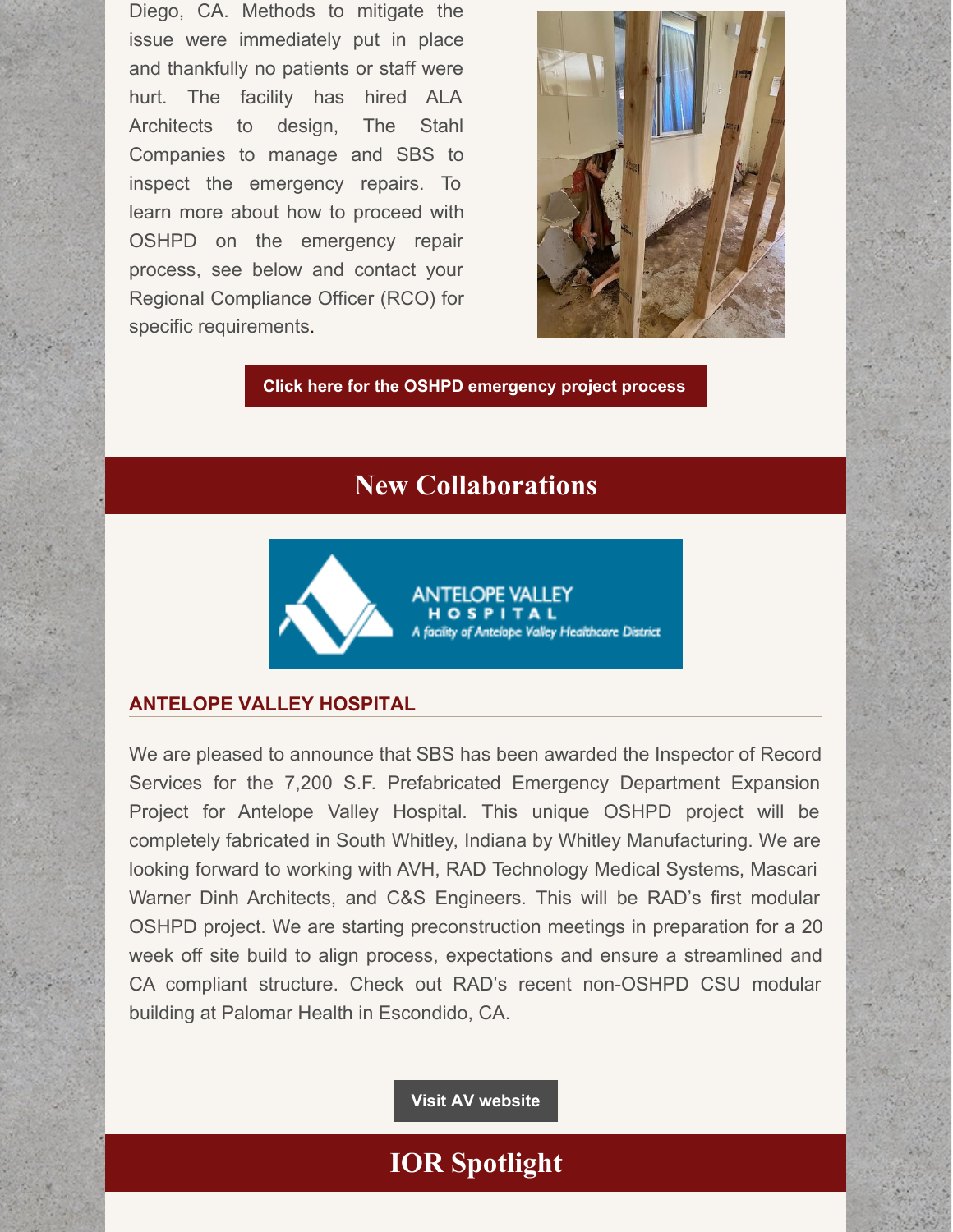



**Tom Huberty, Lead IOR Loma Linda University Medical Center**

SBS would like to recognize a team member each month that shows leadership and diligence that is necessary to work on large or small scale healthcare construction projects. Tom took on the challenge to be the lead at Loma Linda University Medical Center project where he is managing 16 IOR's, 2 project administrators, up to 30 off site and on site special inspectors with a total of 20 open and 7 closed OSHPD projects since our start in 2015. This is a 1M SF Replacement General Acute Care Children's and Adult Hospital with a unique base isolated and damping system structure that has been built from all around the world. Managing this project for the last 5 years is no small task and we want to highlight his efforts and commitment. We are nearing the start of commissioning and looking to complete the project at the end of this year.

Architect: NBBJ Design Team: ARUP & Stantec Contractor: McCarthy Construction Manager: JtecHCM Inspector of Record: SBS

# **Upcoming Events**



#### **SBS LABS**

Training is an important part of a cohesive team. SBS LABS provided training this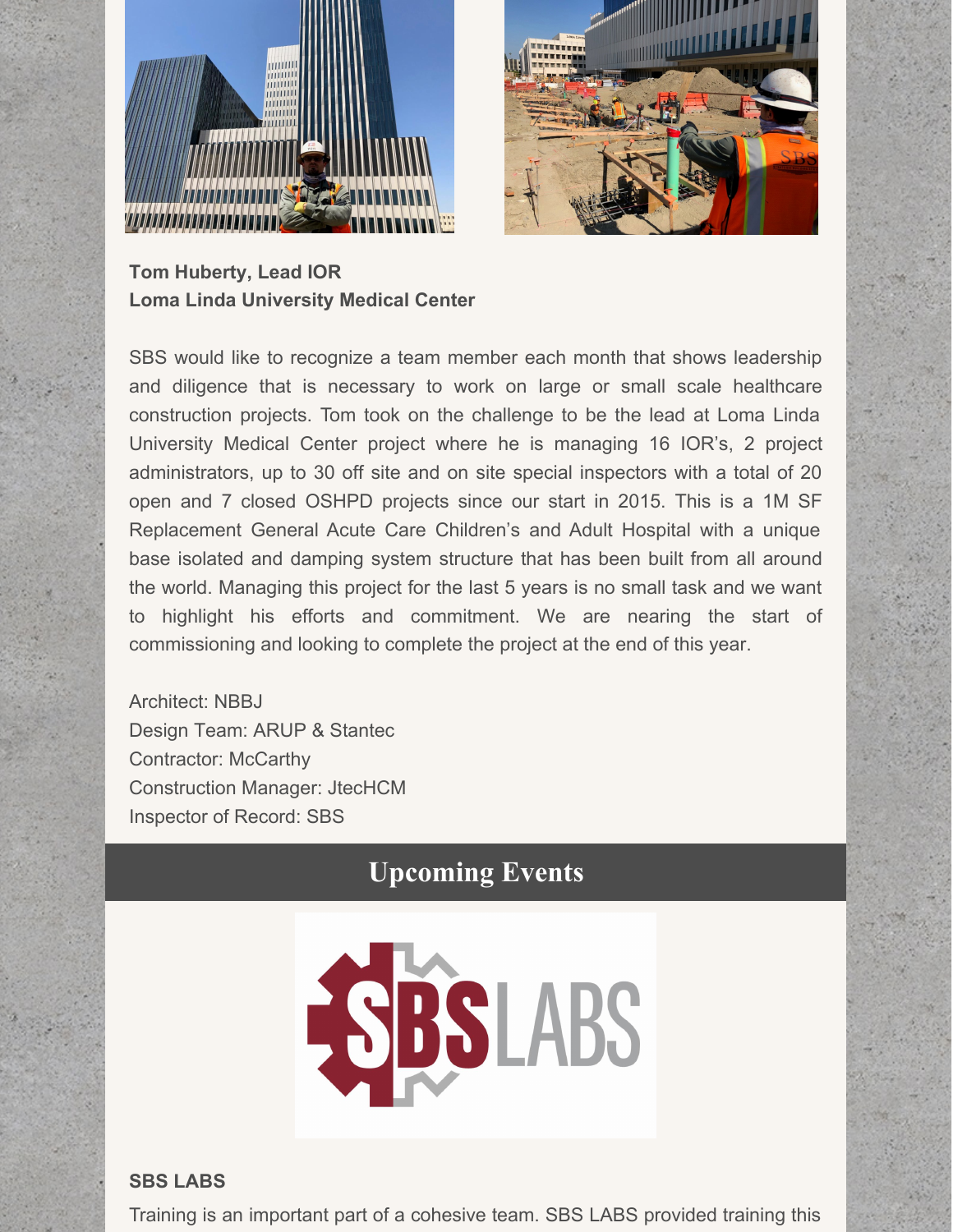last week to align our process, outline expectations, review lessons learned and coordinate a parallel approach that streamlines our projects bringing value to the entire team. Our industry is always evolving and staying ahead of the curve is a focus of ours. Helping each other become better within our industry is why we created SBS LABS and we are looking forward to rolling this out in a broader spectrum to bring new individuals into the OSHPD industry, as well as, partner with veteran professionals in our field.



Tyler Bashlor (SBS Owner/President) leading a training



## **Newsworthy**

### **OSHPD Webinars**

Hospital Inspector of Record Training: 5-Part Series

The first few webinars have been completed, but you can still register for the remaining sessions. Click here to **[register](https://oshpd.ca.gov/construction-finance/resources/training-education/)**.